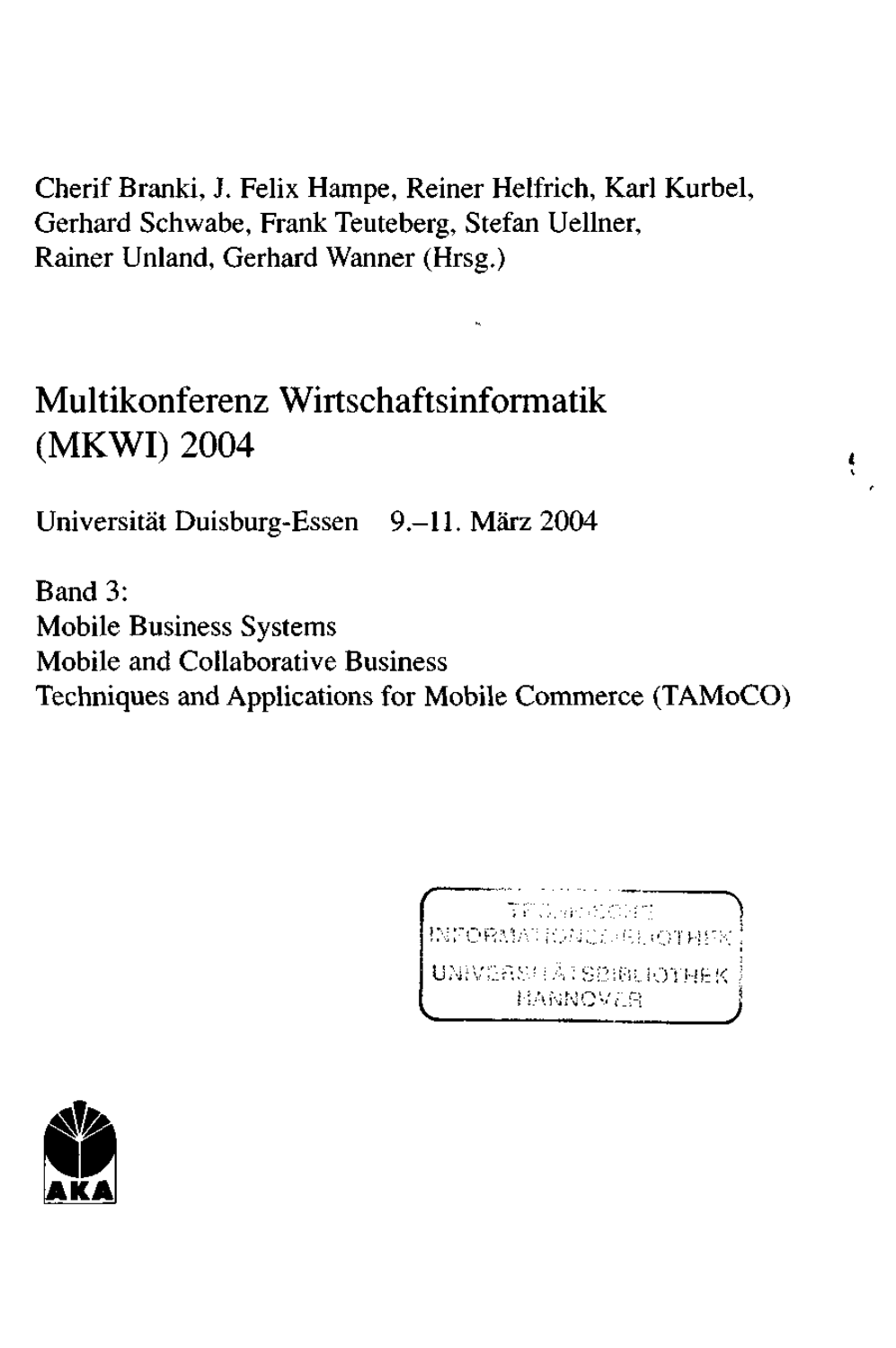## **Inhaltsverzeichnis**

## *MKWI-Teilkonferenz "Mobile Business Systems"*

 $\vdots$ 

| Ubiquitous Commerce entlang der Transaktionsphasen elektronischer Märkte –<br>Status Quo und Herausforderungen                          | 3   |
|-----------------------------------------------------------------------------------------------------------------------------------------|-----|
| <b>Frank Teuteberg</b>                                                                                                                  |     |
| Vision und Realisierung einer sicheren mobilen Informations-Verteilung,<br>Verwaltung und Abfrage                                       | 13  |
| Jens Heider                                                                                                                             |     |
| Neue Formen der Kundenkommunikation durch mobile IuK-Technolo-<br>gien – Eine ökonomische Analyse am Beispiel des "Extra Future Stores" | 23. |
| Jens Strüker, Stefan Sackmann                                                                                                           |     |
| openCinema - Prototypische Anwendung zur Nutzung eines mobilen Vertriebskanals                                                          | 34  |
| Alf Benger, Sebastian Szczygiel                                                                                                         |     |
| Voice User Interfaces for Mobile ERP System                                                                                             | 44  |
| Anna Maria Jankowska, Andrzej Dabkowski                                                                                                 |     |
| Programmgestützte Analyse von WAP-Sites                                                                                                 | 54  |
| Tobias Ceska, Stefan Kuhlins, Holger Nösekabel                                                                                          |     |
| MKWI-Teilkonferenz "Mobile Business Systems" Autorenverzeichnis                                                                         | 65  |

ŧ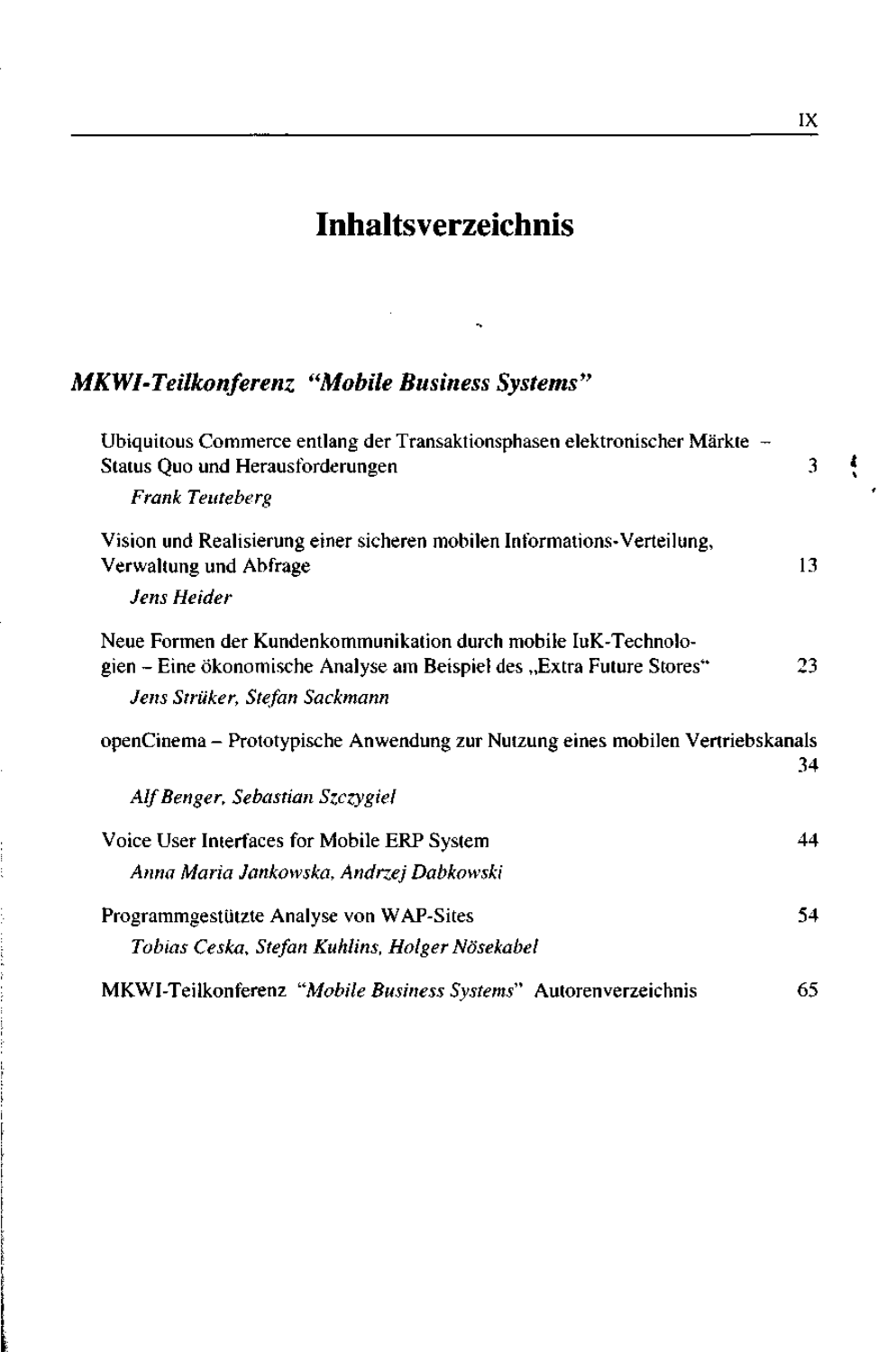## *MKWI-Teilkonferenz "Mobile and Collaborative Business"*

| Ubiquitous Computing in der Flugzeugwartung<br>Martin Strassner, Elgar Fleisch, Matthias Lampe                                                                               | 69   |
|------------------------------------------------------------------------------------------------------------------------------------------------------------------------------|------|
| Ubiquitous Customer Interface Ein empirisch überprüftes Konzept für<br>situationsbasierte Dienste an der Kundenschnittstelle                                                 | 85   |
| Susanne Robra-Bissantz, Marc Langendorf, Kerstin Rädle                                                                                                                       |      |
| Privacy-Einstellungen bei Lokalisierungsdiensten                                                                                                                             | 107  |
| Oliver Brakel, Georg Groh, Christian Hillebrand, Andreas Tasch                                                                                                               |      |
| Potentiale von mobilen Preisvergleichsdiensten                                                                                                                               | 124  |
| Tobias Brüggemann, Michael H. Breitner                                                                                                                                       |      |
| Das Mobile Gotchi als Enabler für intelligente kontextsensitive mobile Dienste<br>Komponenten für mobile Ad-Hoc-Kommunikation und<br>Kooperation                             | 133  |
| Matthias O. Wil, Till Christopher Lech, Bertin Klein                                                                                                                         |      |
| MKWI-Teilkonferenz "Techniques and Applications for Mobile                                                                                                                   |      |
| Commerce (TAMoCO)"                                                                                                                                                           | 149. |
| Introduction to Techniques and Applications for Mobile Commerce                                                                                                              |      |
| Nadia Bourchak, Cherif Branki, Gerhard Wanner, Rainer Unland<br>E-Paper - Applications<br>Jürgen Karla                                                                       | 161  |
| Requirements and Technologies for Ubiquitous Payment<br>Sandra Gross, Elgar Fleisch, Matthias Lampe, René Müller                                                             | 171  |
| Privacy and Security of Personal Data: requirements and techniques for mobile<br>communication terminals and applications<br>Olivier Sandel, Tamara Högler, Rebecca Bulander | 183  |

 $\ddot{\cdot}$